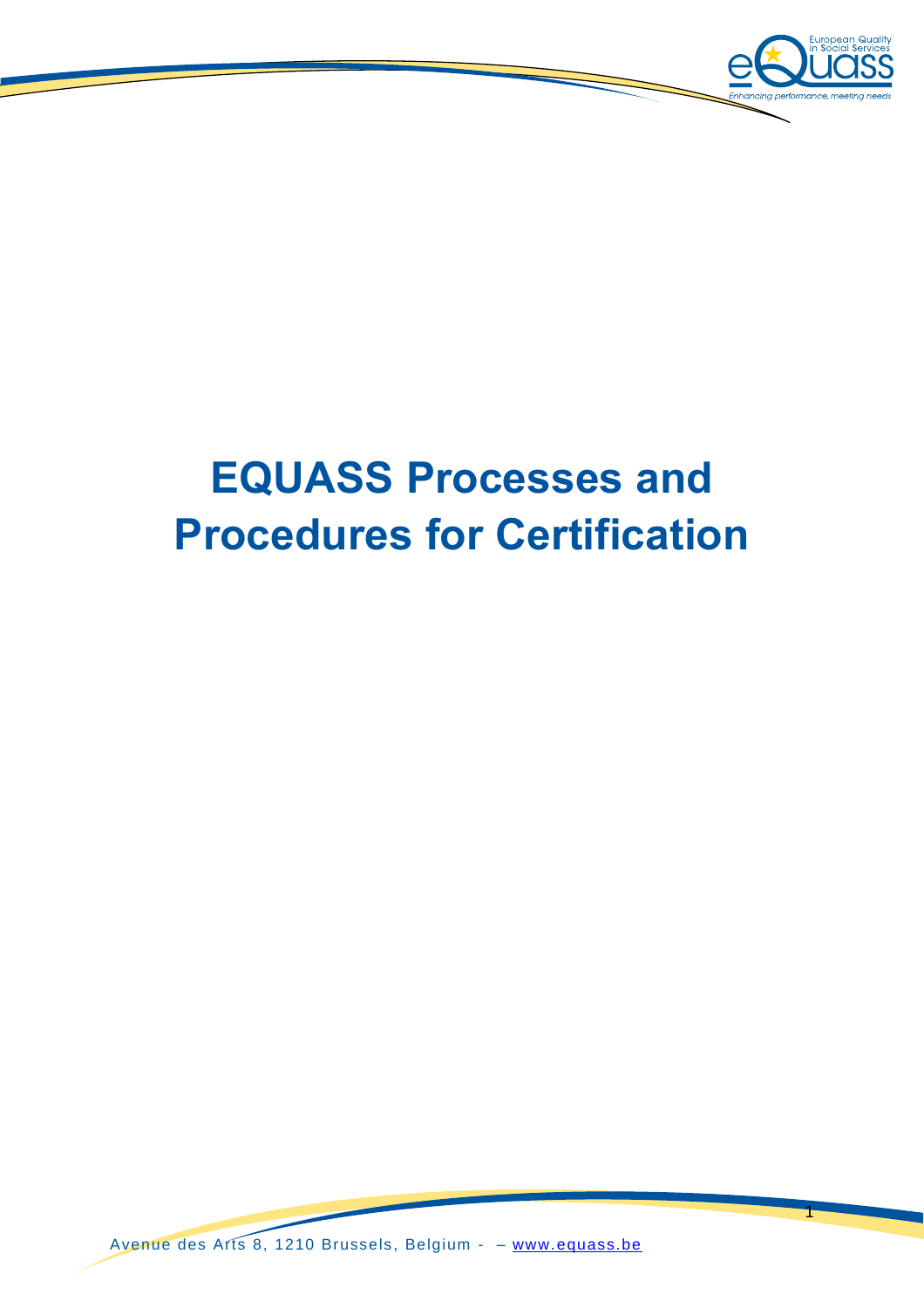

# **CONTENT**

| <b>1. INTRODUCTION</b>                     | p.3   |
|--------------------------------------------|-------|
| 2. EQUASS ASSURANCE CERTIFICATION PROCESS  | p.4   |
| 3. EQUASS EXCELLENCE CERTIFICATION PROCESS | p. 5  |
| <b>4. EQUASS APPLICATION</b>               | p.6   |
| 5. SELECTION OF THE EQUASS AUDITOR(S)      | p. 7  |
| <b>6. THE CERTIFICATION AUDIT</b>          | p. 8  |
| 7. PROGRESS REPORTS                        | p. 18 |
| 8. ADDITIONAL AUDIT                        | p. 19 |
| 9. APPEAL AND COMPLAINTS                   | p. 19 |

2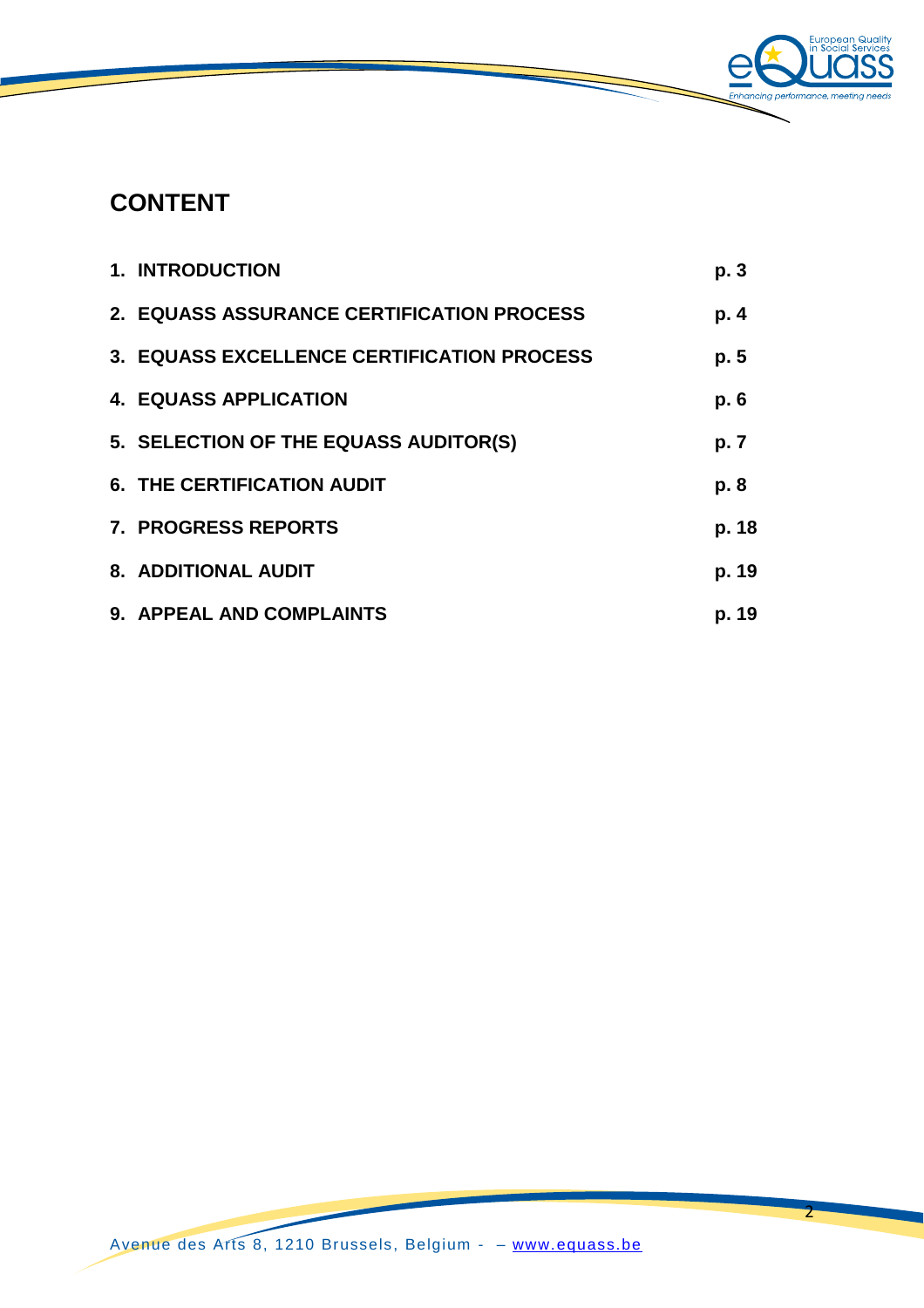

# Introduction

The European Quality in Social Services (EQUASS) is a European and sector-specific quality system for organisations that provide Social Services and that are committed to comply with fundamental values and quality principles in the Social Sector. EQUASS aims to enhance the Social Services Sector by engaging Service Providers in quality, continuous improvement, learning and development, and by guaranteeing Person Served quality of services throughout Europe.

EQUASS operates on well-defined Principles, Criteria, performance Indicators and an external Audit Procedure. EQUASS Processes and Procedures are monitored and approved by a European Awarding Committee in which the sectoral Stakeholders at European level are represented. EQUASS Processes and Procedures are subject to continuous monitoring and continuous improvement on the basis of feedback from EQUASS Stakeholders ; EQUASS Applicants and Auditors.

This document gives a brief overview of the EQUASS Processes and Procedures for Certification at the EQUASS Assurance level and EQUASS Excellence level. The processes and procedures for certification, are relevant for the Applicant, the Auditors, the EQUASS LLH / ENR and the EQUASS Secretariat. The description follows the chronological steps in the EQUASS Certification Process and refers to the underlying documentation for supporting this process.

This EQUASS Certification Process for the level of EQUASS Assurance and EQUASS Excellence are shown as a flow charts in figures. The supported documentation refers to separate documents.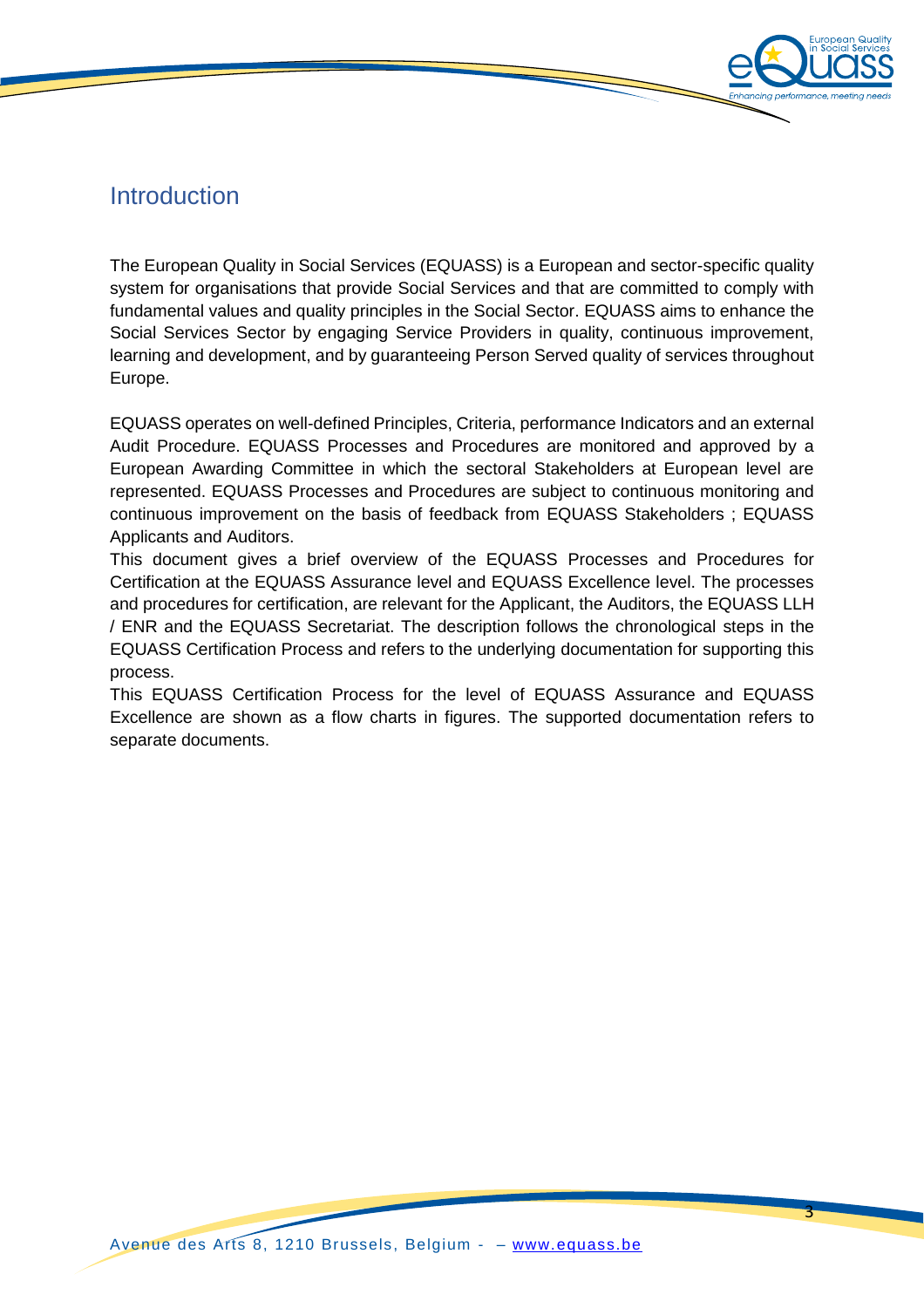

4

# EQUASS Assurance Certification Process



Figure 1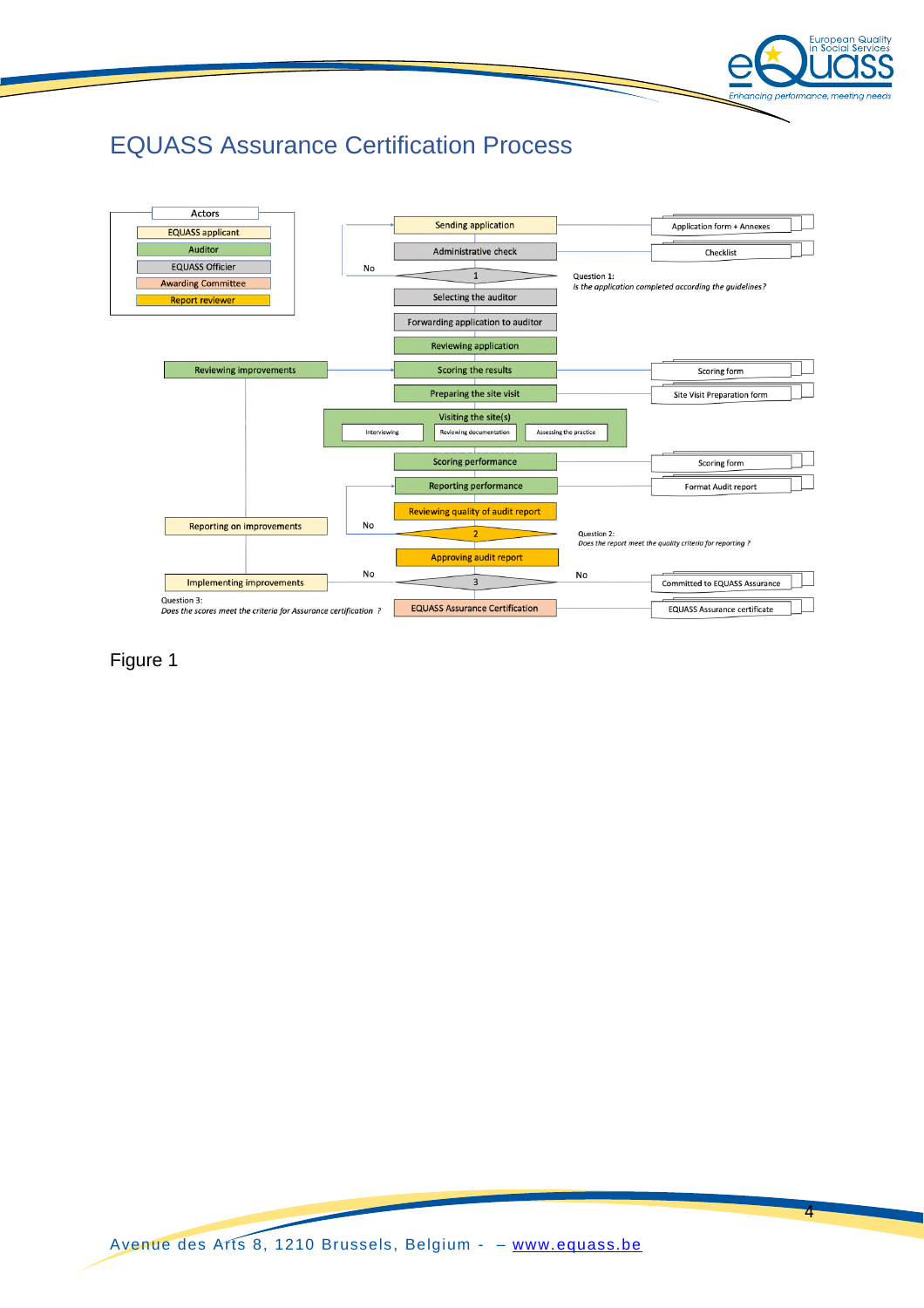

# EQUASS Excellence Certification Process



Figure 2

5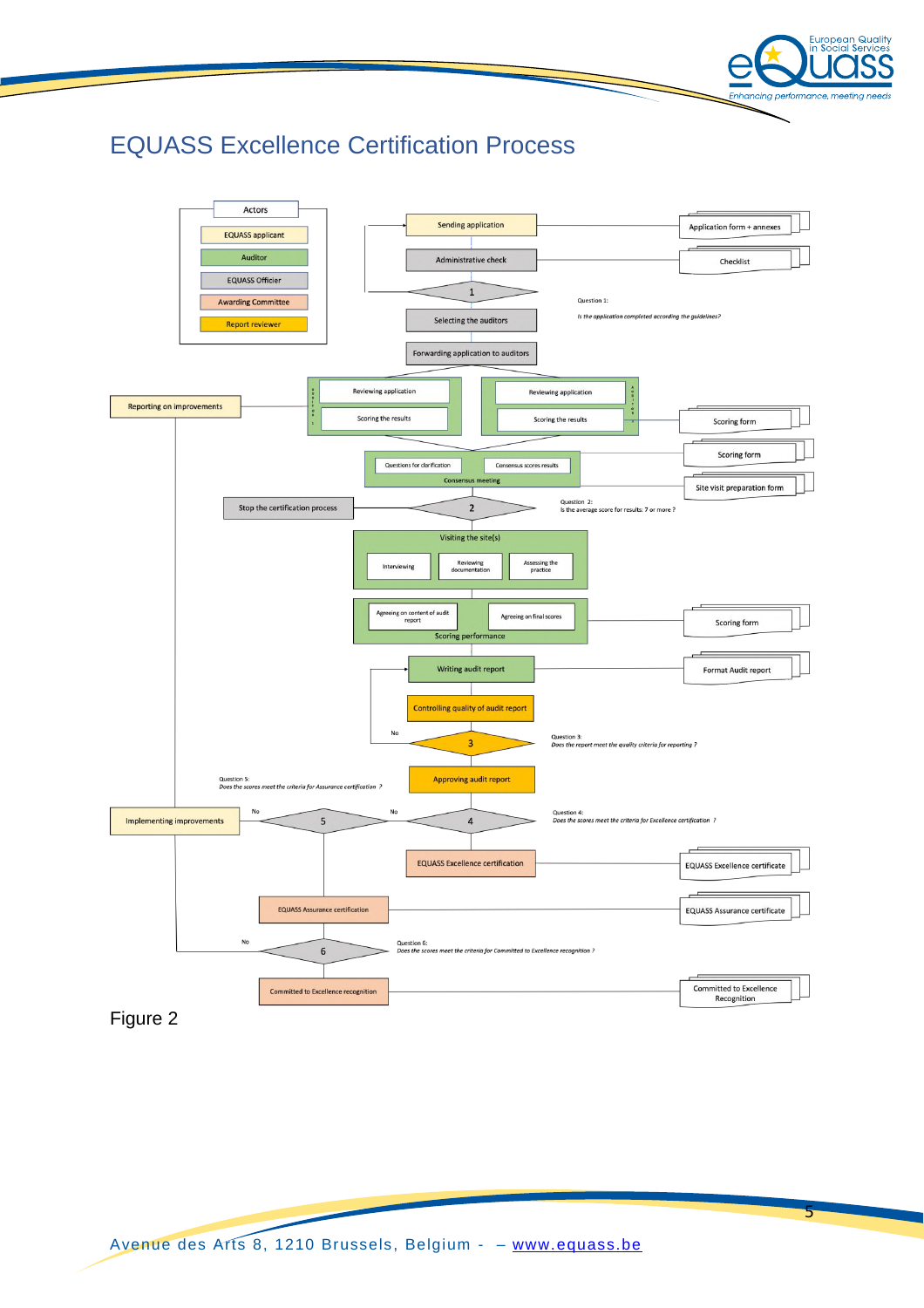

6

# EQUASS Application

#### The Application dossier

The Applicant is entitled to define the scope for their EQUASS Application. This scope can be the entire organisation providing Social Services (or Vocational Education and Training (VET) services) as well as one single department or business unit within that organisation. An essential criterion is that the Application relates to a number of services directly provided to Person Served and that the services contribute to their inclusion and/or an improved quality of life. The scope of the Application is expressed in the Application Form and the Assurance or Excellence Certificate will also explicitly refer to this defined scope, after a successful audit.

### Supporting documents:

EQUASS Application Form (including the annexes, the Executive Summaries for key Approaches and the Results)

- 1. EQUASS Application Form for EQUASS Assurance Certification
- 2. EQUASS Application Form for EQUASS Excellence Certification
- 3. Guidelines for EQUASS Application and other supporting information

### The Administrative check

The relevant EQUASS Coordinator (local LLH / ENR or EQUASS Secretariat Brussels) will check the eligibility of the EQUASS Application and the services concerned, as well as the completeness of the Application dossier. If some elements of information are missing or if the Application Form and the Checklist are not properly completed, the Applicant will be asked to do so by his/her Coordinator. The Audit Process will only continue if the dossier is complete.

Supporting document: EQUASS Administrative Checklist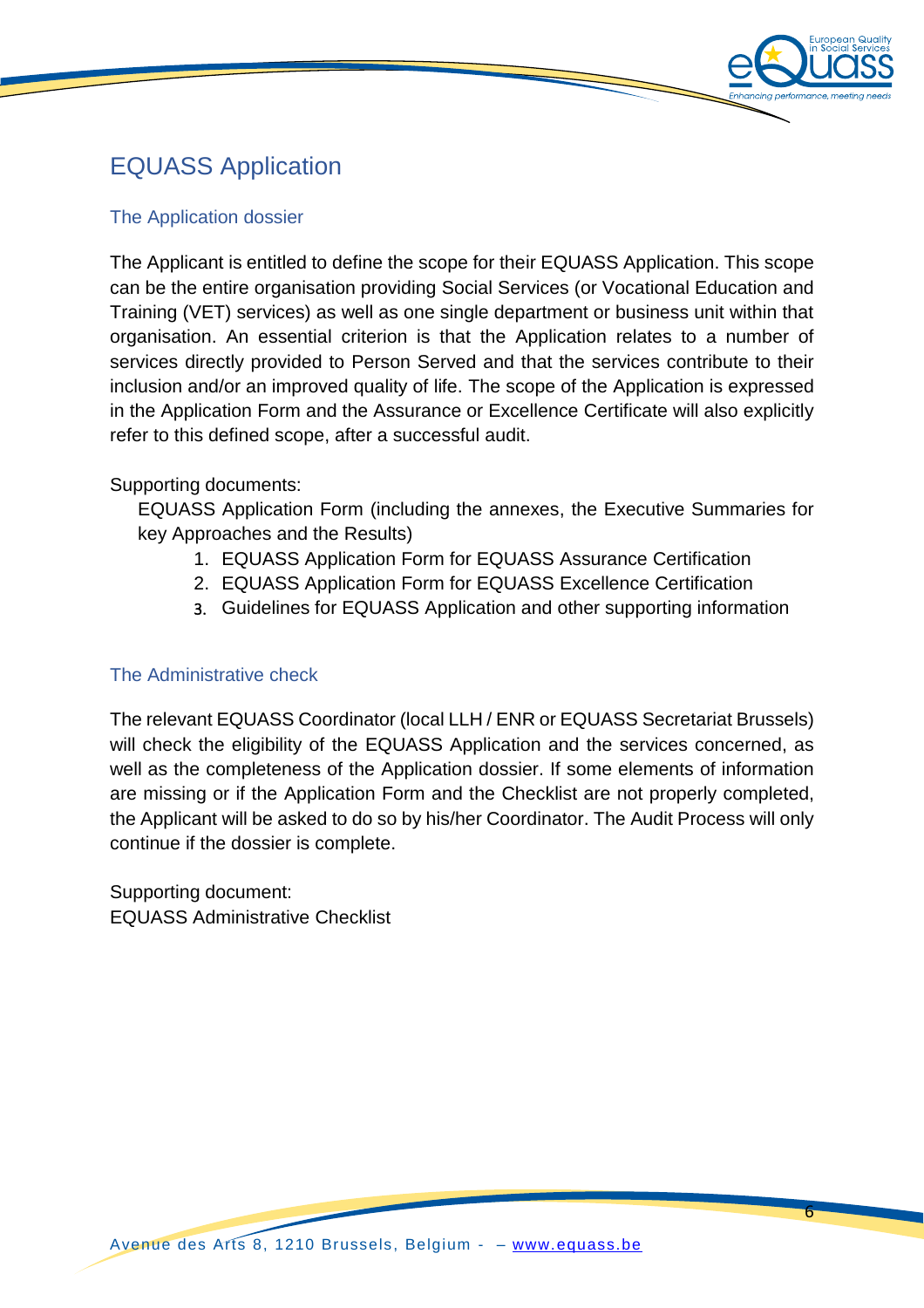

# Selection of the EQUASS Auditor(s)

#### EQUASS Assurance Certification EQUASS Excellence Certification

One EQUASS Auditor, selected by the Coordinator of the Audit, will carry out the External Audit. The Auditor will be impartial (no potential conflicts of interest). He/she will be qualified, meaning that he/she has successfully completed a training for EQUASS Auditors and that he/she has the knowledge, skills, competences and attitude requirements identified by the EQUASS Awarding Committee.

The Auditor is trained in the EQUASS quality approach and in how to assess the performance of the Applicant, based on the EQUASS Principles for Quality and the EQUASS Criteria. The EQUASS Auditor is responsible for all phases of the Audit including the writing of an Audit Report.

The EQUASS Audit Coordinator (local LLH / ENR or EQUASS Secretariat in Brussels) supports and monitors the process of auditing.

Two EQUASS Auditors, selected by the Coordinator of the Audit, will carry out the External Audit. Both Auditors will be impartial (no potential conflicts of interest). They will be qualified, meaning that they have successfully completed a training for EQUASS Auditors and that they have the knowledge, skills, competences and attitude requirements identified by the EQUASS Awarding Committee. One Auditor acts as Lead Auditor while the other Auditor acts as co-Auditor.

Both Auditors are trained in the EQUASS quality approach and in how to assess the performance of the Applicant based on the EQUASS Principles for Quality and the EQUASS Criteria. The Lead Auditor is responsible for all phases of the Audit including the writing of an Audit Report.

The EQUASS Audit Coordinator (EQUASS Secretariat in Brussels) supports and monitors the process of auditing.

7

Supporting documents:

- 1. EQUASS Auditor Profile
- 2. Code of Ethics for Auditors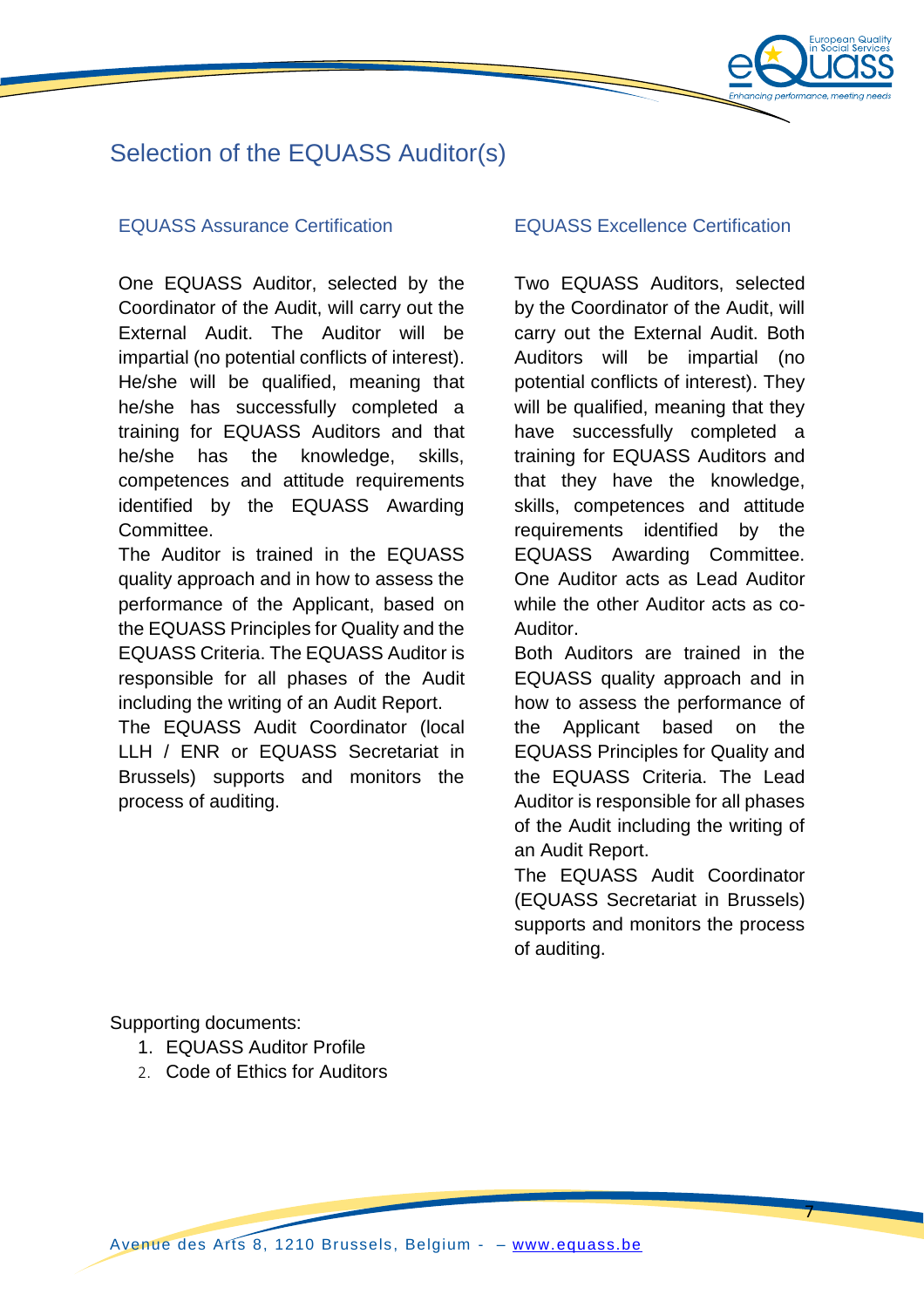

# The Certification Audit

Auditing an Applicant on compliance with EQUASS Principles and Criteria, is done, based on the information provided in the Application Process (the general information about the Application - the Executive Summaries of key Approaches and the overview of the Results) and on the information assessed during a Site Visit (the practice of providing services, the review of some key documentation and interviews with Person Served – Management - Staff and other relevant Stakeholders) The Audit Process consists of six steps:

# Step 1: The EQUASS Desk Review

The Auditor will receive a (digital) copy of the Application Form (including the Executive Summaries of the key Approaches and an overview of the Results). He/she will complete the desk review and desk scoring on the basis of the provided information.

Based on a review of the documentation, sent with the Application Form, the Auditor will identify priorities: for discussions, interviews and documentation to review during the Site Visit. He/she will select the required documentation in the checklist that needs to be made available during the Site Visit for a review.

### EQUASS Assurance Certification EQUASS Excellence Certification

The Auditors will receive a (digital) copy of the Application Form (including the Executive Summaries of the key Approaches and an overview of the Results). Each Auditor will carry out a desk review and desk scoring of the provided results. Each Auditor will complete the desk review and desk scoring on the basis of the provided information. After the individual scoring of the results, the Auditors will have a Consensus Meeting, where the consensus scores for results are determined. Based on a score for results, the Auditors will determine the probability of a successful audit. (Average score of results lower than 7 points may have less probability for a successful Audit). If the probability of a successful Audit is low (average score of 5 points or lower), the Lead Auditor will send a proposal for postponing the Site Visit to the EQUASS Secretariat in Brussels. The Audit Coordinator will communicate the proposal with the Applicant.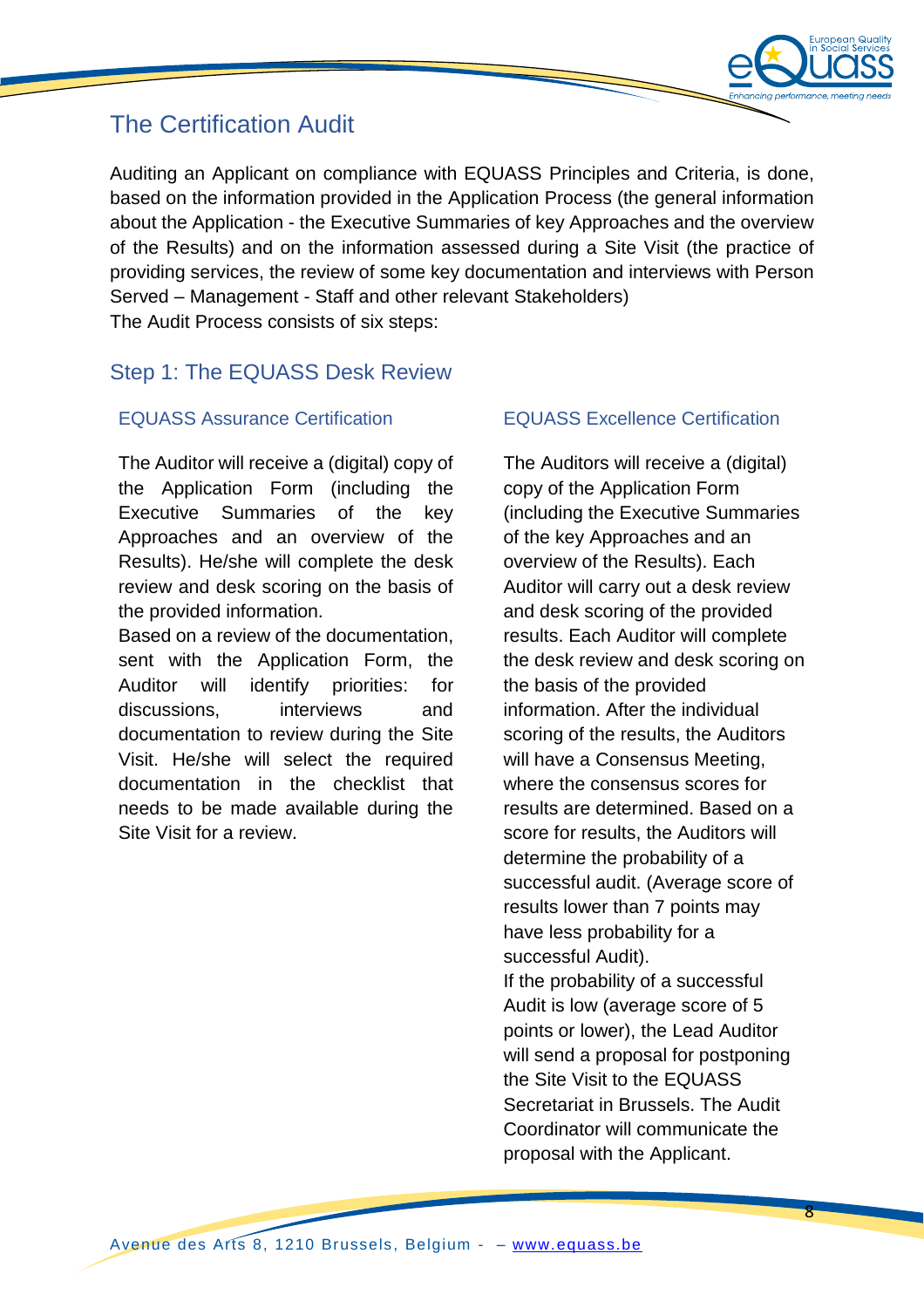

9

If the average consensus score of the results are 7 point or more, the Auditors will identify the priorities for discussion, interviews and documentation to review during the Site Visit. The Auditors will select the required documentation in the checklist that needs to be made available during the Site Visit for a review.

Supported documents: EQUASS Application Form for Assurance level EQUASS Application Form for Excellence level EQUASS Scoring Form

# Step 2: Preparation of Site Visit

The Auditor will send a proposal for the planning and the programme of the Site Visit to the Applicant and the Coordinator of the Audit at least two weeks (10 working days) before the agreed dates of the Audit. The planning and the programme must be agreed upon by the Applicant, and communicated to the Auditor and Staff of the Applicant's organisation. The Auditor will use the 'Site Visit Preparation Form' for communicating the planned Site Visit. The Auditor will visit the premises where the services are being practiced and will meet a number of Staff, Person Served and other Stakeholders who are relevant for the scope of the Audit.

The Site Visit/Audit Plan contains the following elements:

- 1. Date and time to review the documentation and other information resources
- 2. Time for giving the feedback on the Site Visit to the Applicant and the Staff
- 3. Time to do the synthesis of scoring and information for the final Audit Report
- 4. Time for visiting the service operations
- 5. Time for an interview with the Chief Executive Officer. This is obligatory, but limited in duration (max 1 hour) and must take place at the end of the Site Visit.

The Site Visit/Audit Plan should be flexible and allow changes, based on collected information during the Site Visit. The Site Visit Preparation Form must be communicated to, agreed upon and be sent to the Applicant, as well as to the EQUASS Audit Coordinator (local LLH / ENR or EQUASS Secretariat in Brussels).

Supporting document

1. EQUASS Site Visit Preparation Form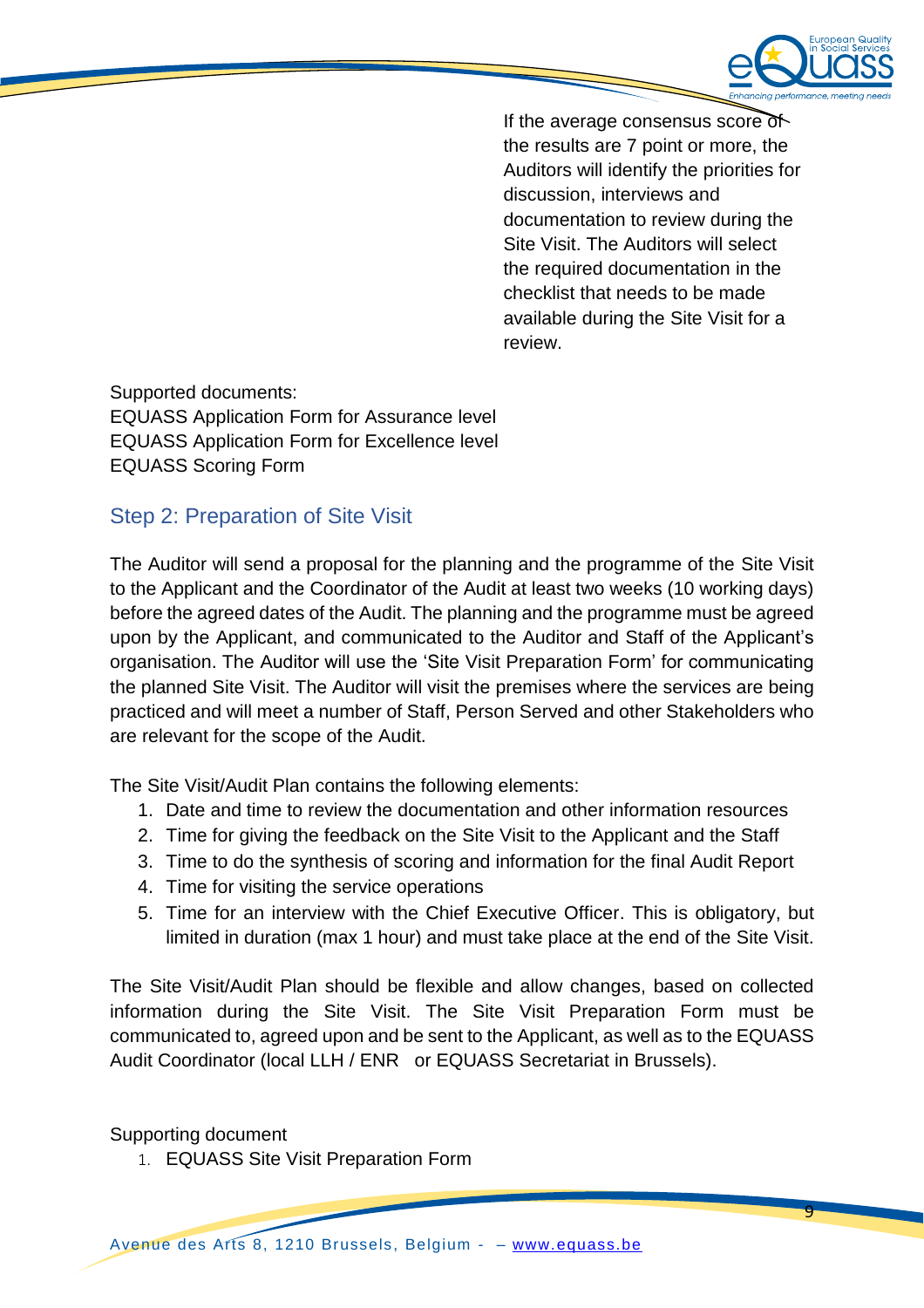

# Step 3: The Site Visit

The Auditor(s) will collect evidence to verify the performance of the Applicant on the EQUASS Criteria and the required results through interviews, examination of documents and observation of service operations, situations and conditions. Site Visit observations will be registered and reported. At the end of the Site Visit, prior to the Audit Report, the Auditor(s) will hold a meeting with the relevant Staff of the Applicant and present his/her/their observations to them. This feedback, aims to ensure an overview and understanding of the audit findings, also the indications of some recommendations planned to be given in the Audit Report. It should however be clear that the feedback does not constitute a formal outcome or decision on the Audit.

#### Number of days for a Site Visit

The standard number of days for a Site Visit (single site) is two days of 8 hours a day. Large organisations (> 250 FTE Staff) and multi-site organisations (> 1 site) will require more days for a Site Visit. This number of additional days for multi-site Applications is determined by the formula:  $\sqrt{\frac{\mu}{\mu}}$  (identified sites). The maximum number of sites included in a multi-site Audit is 10 sites. The sites to be visited will be selected by the Auditor (see: Figure no 3). Additionally, organisations with between 251 and 500 FTE Staff require one additional Audit day and with more than 500 FTE Staff two additional days (see: Figure no 4).

| Number of Sites1 | Total number of<br><b>Audit days</b> | Number of Sites to be<br>visited |
|------------------|--------------------------------------|----------------------------------|
|                  | 2                                    |                                  |
| 2                | 3                                    | 2                                |
| 3                | 3                                    | З                                |
|                  |                                      |                                  |
| 5                |                                      |                                  |
| 6                |                                      |                                  |
|                  |                                      |                                  |
| 8                |                                      |                                  |
| 9                | 5                                    | 5                                |
| 1በ               | 5                                    | 5                                |

Figure no 3: The number of days for multi-site Applications

 $\overline{a}$ 

 $<sup>1</sup>$  For calculating the number of sites the following criterion must applied: If more locations are involved in the Application and the travel</sup> (driving) distance between the individual locations is less than 30 minutes, these locations will be considered as one site. If the travel (driving) distance between the individual locations is more than 30 minutes, the locations will be considered as separate sites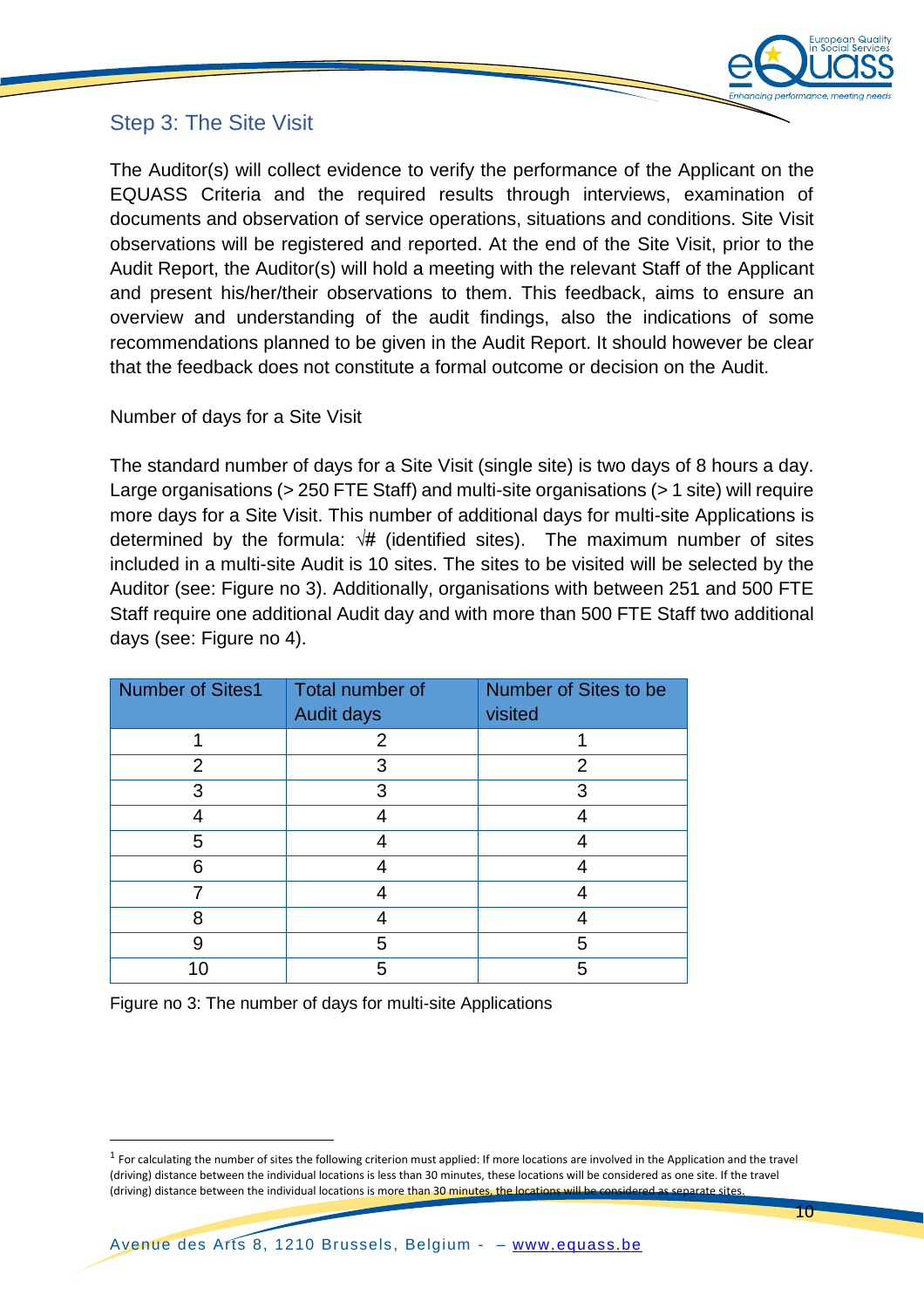

| Number of Staff in the scope | <b>Additional Audit days</b>              |
|------------------------------|-------------------------------------------|
| $0 - 250$ FTE Staff          | Standard of 2 working days (see<br>above) |
| $251 - 500$ FTE Staff        | 1 extra day (so 3 days in total)          |
| More than 500 FTE Staff      | 2 extra days (so 4 days in total)         |

Figure no 4: The number of additional days based on number of Staff in the scope of the Application

### Step 4: Reporting

#### EQUASS Assurance Certification EQUASS Excellence Certification

After the Site Visit, the Auditor reviews the outcomes of the Audit (scores, required documentation and the results). The Auditor prepares and writes his/her comments (recommendations for improvement, additional learning and development) in the Audit Report and is responsible for the accuracy and completeness of this report. The report must be sent to the local LLH / ENR, in case there is one, or to the EQUASS Secretariat within 5 working days after the Site Visit.

If the Auditor finds Criteria that do not comply with the minimum requirements for an EQUASS Assurance Certification, he/she will provide the Audit Report with the areas for improvement. This feedback in the report will also include a short overview of recommendations, which may be the basis for the Additional Audit ( under point "Additional Audit" in this document.).

The EQUASS Coordinator (local LLH / ENR or EQUASS Secretariat in Brussels) will communicate the Audit Report to the Applicant (after review and approval of the Audit Report) and will inform the Applicant about the decision of the Awarding Committee for certifying

After the Site Visit the Auditors review the individual outcomes and observations of the Audit (scores, required documentation and the results). In a Consensus Meeting, both Auditors decide on a consensus score for each Criterium (including the results). The Lead Auditor prepares and writes the comments (recommendations for improvement and additional learning and development) in the Audit Report and is responsible for the accuracy and completeness of this Audit Report. The content of the report must be agreed upon by both Auditors. The report must be sent to the EQUASS Secretariat within 5 working days after the Site Visit. If the Auditor finds Criteria that do not comply with the minimum requirements for EQUASS Excellence Certification, he/she will provide the Audit Report with the areas for improvement. This feedback in the report will also include a short overview of recommendations, which may be the basis for the Additional Audit (under point "Additional Audit" in this document) The EQUASS Secretariat in Brussels will communicate the Audit Report to the Applicant (after review and approval) of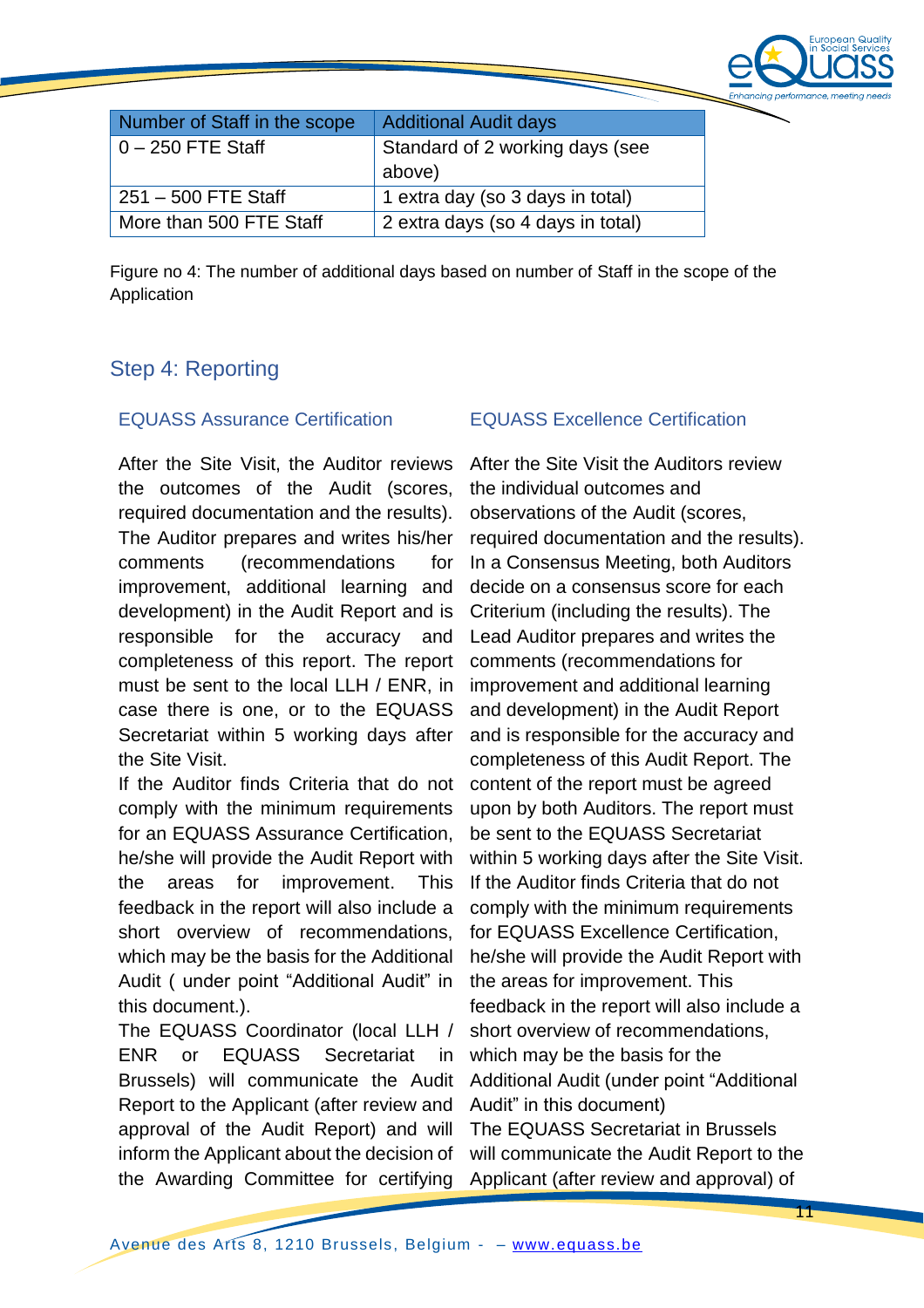

the Applicant with EQUASS Assurance the Audit Report) and will inform the Certification.

Applicant about the decision of the Awarding Committee for certifying the Applicant with EQUASS Excellence Certification.

Supporting documents:

1. Format EQUASS Audit Report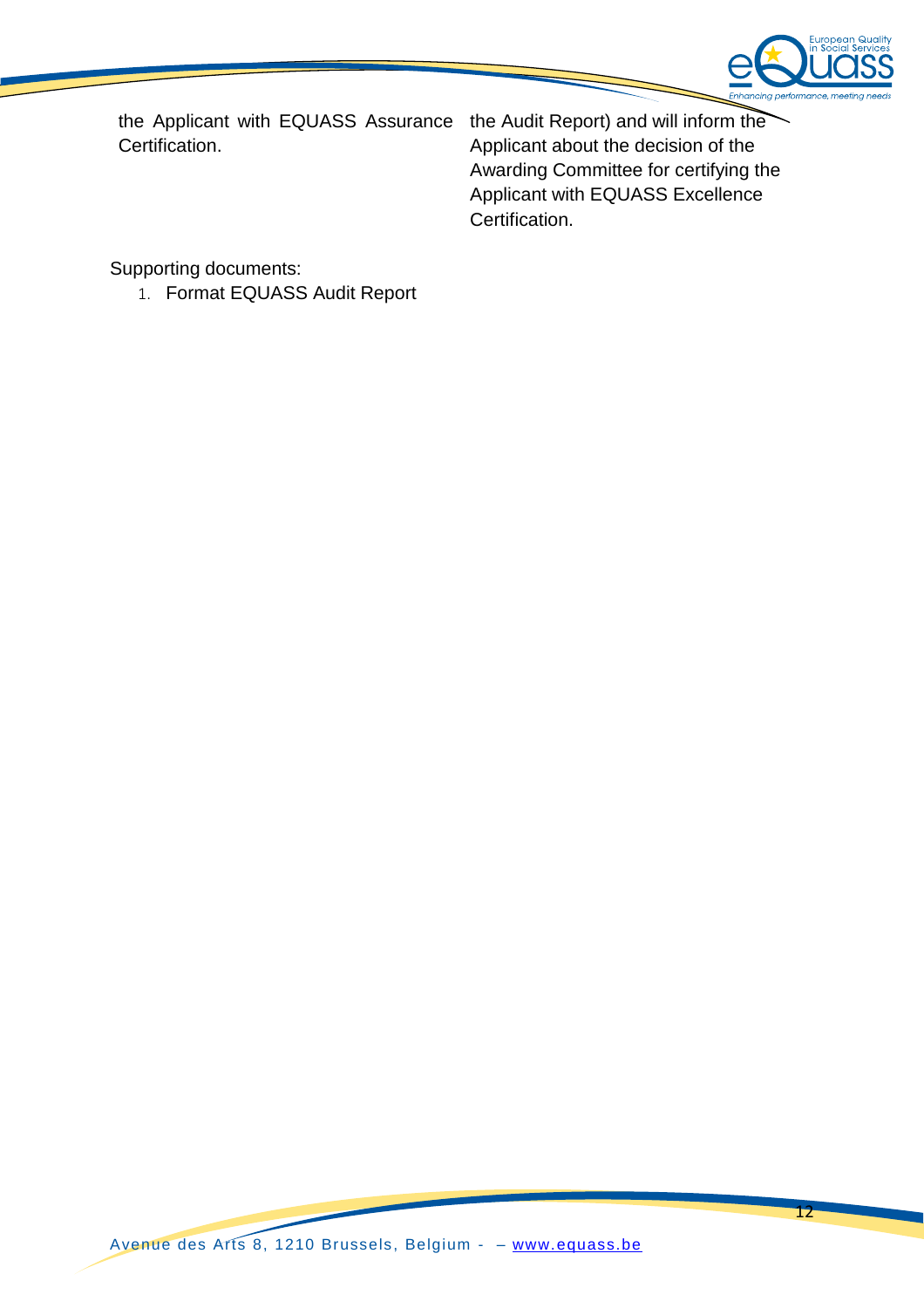# Step 5: Reviewing the Audit Report

#### EQUASS Assurance Certification EQUASS Excellence Certification

The local LLH / ENR, or the Auditor (for audits organised directly by the EQUASS Secretariat in Brussels), sends the Audit Report to the EQUASS Secretariat in Brussels for review. The EQUASS Secretariat in Brussels selects an EQUASS Audit Report Reviewer for reviewing the Audit Report and forwards the report. The EQUASS Report Reviewer reviews the content of the Audit Report to check the report meets the following EQUASS requirements :

- 1. Is the report written in the right format?
- 2. Is the scoring consistent with the feedback on performance?
- 3. Does the feedback refer to the relevant and eligible type of evidence: documentation – information gathered by interviews (Director / Management / Staff / Person Served / other relevant Stakeholders) – observations in the premises where the services are practiced?
- 4. Do the suggestions for improvement refer to improving the current performance practices and/or to learning and developing activities that are compliant with performance stages in the EQUASS Assessment Grid? (Next stage of performance)

The EQUASS Reviewer formulates the results of the review and informs the Auditor about these results. If needed the Auditor makes the adjustments in

The EQUASS Secretariat in Brussels selects an EQUASS Audit Report Reviewer for reviewing the Audit Report and forwards the report. The Report Reviewer reviews the content of the Audit Report to check the report meets the following EQUASS requirements :

- 1. Is the report written in the right format?
- 2. Is the scoring consistent with the feedback on performance?
- 3. Does the feedback refer to the relevant and eligible type of evidence: documentation – information gathered by interviews (Director / Management / Staff /Person Served / other relevant Stakeholders) – observations of the practice?
- 4. Do the suggestions for improvement refer to improving the current performance practices and/or to learning and developing activities that are compliant with performance stages in the EQUASS Assessment Grid? (Next stage of performance)

The EQUASS Reviewer formulates the results of the review and informs the Lead Auditor about these results. If needed the Lead Auditor makes the adjustments in the Audit Report, based on the received feedback from the EQUASS Reviewer. The adjusted audit report is checked by the EQUASS Reviewer and if all Criteria are properly met, the EQUASS Reviewer sends the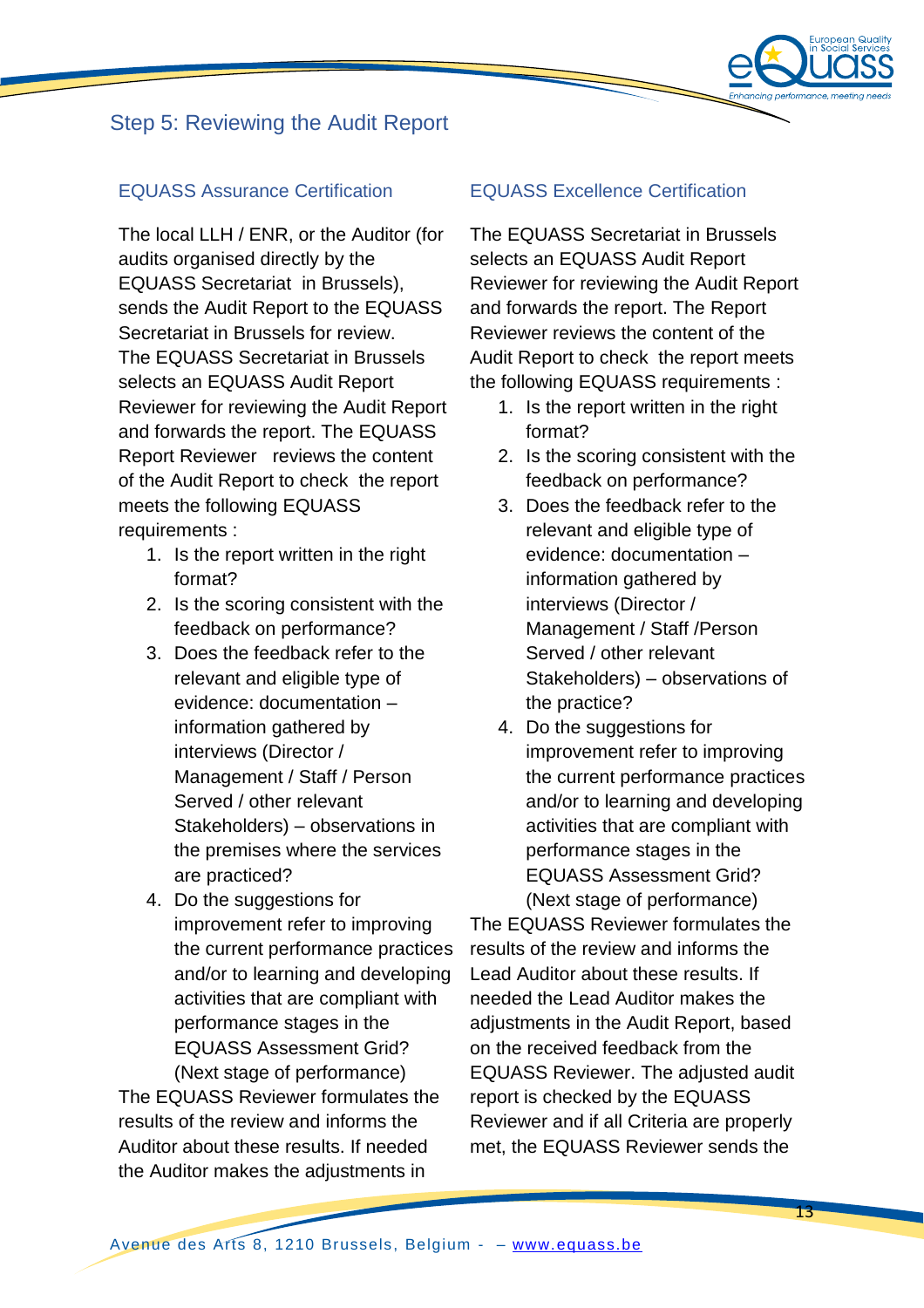

the Audit Report based on the received feedback from the EQUASS Reviewer. The adjusted Audit Report is checked by the expert and if all Criteria are properly met, the EQUASS Reviewer sends the approved report to the EQUASS Secretariat in Brussels. The EQUASS Secretariat in Brussels

sends the approved Audit Report to the Applicant and the Coordinator of the local LLH / ENR (in case there is a LLH / ENR involved) and informs them about the decision of the Awarding Committee for certifying the Applicant with an EQUASS Assurance Certification.

approved report to the EQUASS Secretariat in Brussels. The EQUASS Secretariat in Brussels sends the approved Audit Report to the Applicant and to the EQUASS Team Leader. The EQUASS Team Leader sends an Executive Summary (including conclusions and recommendations) to the members of EQUASS Awarding Committee. The members of the EQUASS Awarding Committee send their feedback to EQUASS Team Leader, who informs the EQUASS Secretariat in Brussels. The EQUASS Secretariat informs the Applicant about the decision of the Awarding Committee for certifying the Applicant with EQUASS Excellence Certification.

Supporting documents:

1. EQUASS criteria for approving Audit Report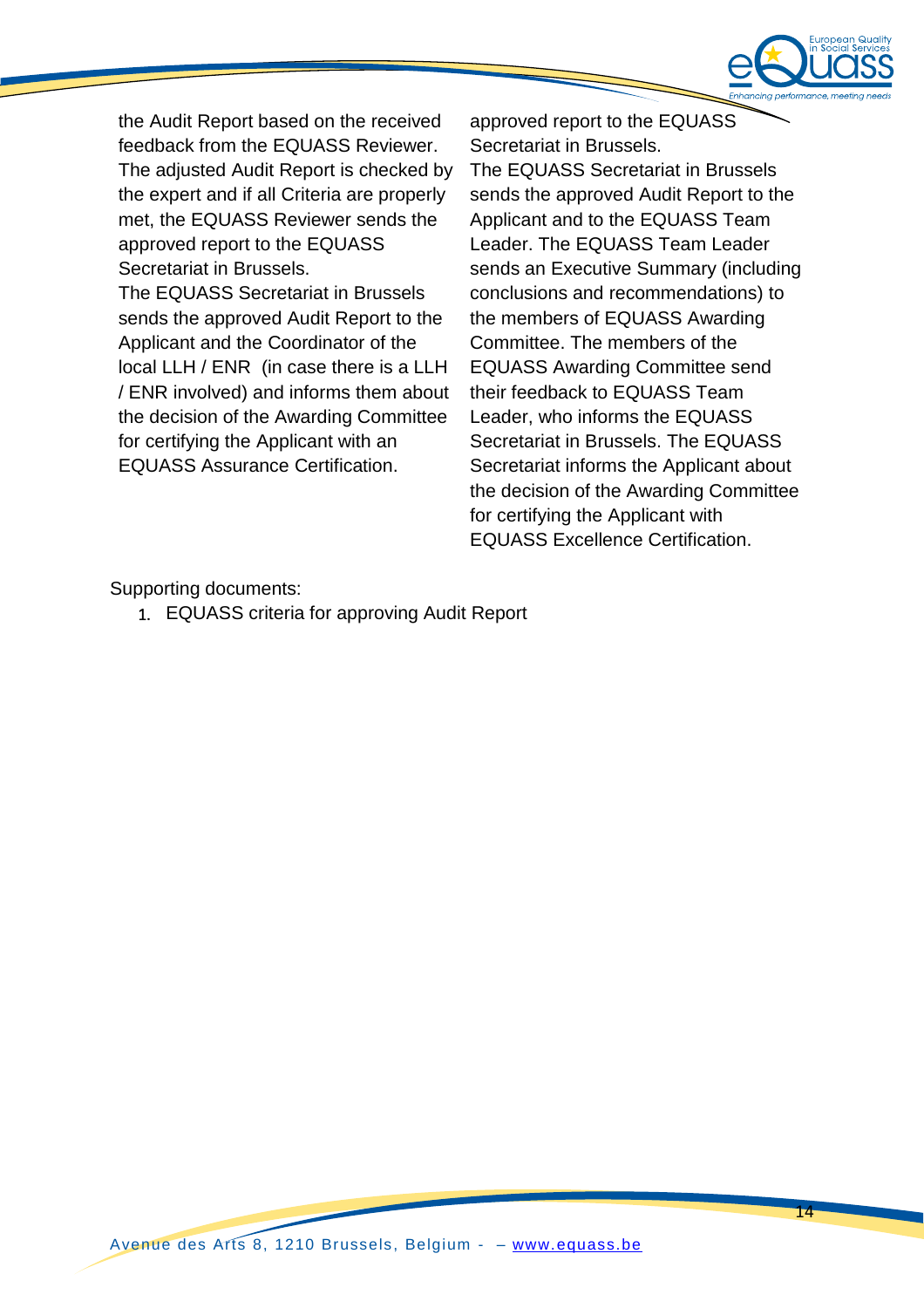

# Step 6: EQUASS Certification

The EQUASS Awarding Committee certifies an Applicant with EQUASS Certification if all the minimum Criteria for the EQUASS certification are met. The EQUASS Secretariat in Brussels will communicate the decision of the EQUASS Awarding Committee to the Applicant.

In case of a successful Audit, the Secretariat will send an EQUASS Certificate, that refers to the scope of the Application and that has the validity of 3 years, starting from the date of approval of the Certification. The successful Applicants will receive guidelines on the use of the EQUASS Quality Mark logo. The name and information of the Certified organisation (as provided in the Application) will be disseminated on the EQUASS website .

#### Criteria for EQUASS Assurance **Certification**

The following Criteria should have a minimum score of 2.0 points (Stage 1): Criteria 1; Criteria 2; Criteria 10; Criteria 13; Criteria 15; Criteria 19; Criteria 20; Criteria 23; Criteria 27; Criteria 29; Criteria 31; Criteria 32; Criteria 33; Criteria 35; Criteria 43 and Criteria 48.

Minimum average score per Principle: 04.0 points Minimum score per Criteria: 02.0 points

Minimum overall score: 40.0 points Maximum overall score: 55.0 points

#### Criteria for EQUASS Excellence **Certification**

The following Criteria should have a minimum score of 4.0 points (Stage 2): Criteria 1; Criteria 2; Criteria 10; Criteria 13; Criteria 15; Criteria 19; Criteria 20; Criteria 23; Criteria 27; Criteria 29; Criteria 31; Criteria 32; Criteria 33; Criteria 35; Criteria 43 and Criteria 48.

Minimum average score per Principle: 06.0 points

Minimum score per Criteria: 04.0 points Minimum overall score: 65.0 points Maximum overall score: 100.0 points

Minimum average score for results: 07.0 points

Note:

- 1. Counter balancing between Principles is NOT allowed
	- 2. Counter balancing between Criteria in the Principles is limited.

Note:

- 1. Counter balancing between Principles is NOT allowed
- 2. Counter balancing between Criteria in the Principles is limited.

Avenue des Arts 8, 1210 Brussels, Belgium - – [www.equass.be](http://www.equass.be/)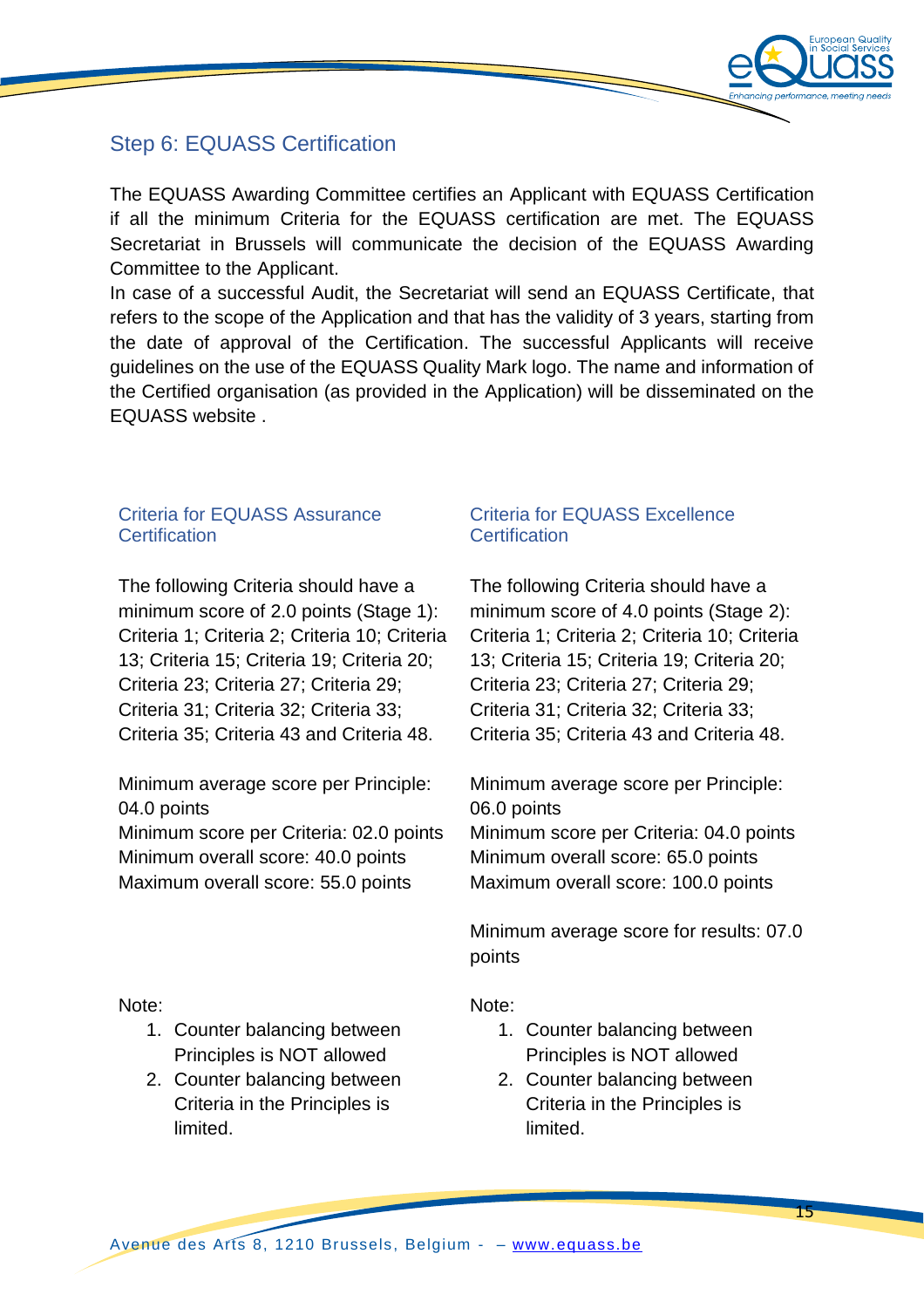

An Applicant organisation that has shown satisfactory performance on the EQUASS standard and meets all the requirements above, can be considered as an organisation that has solid and clear approaches, as well as systems in place, that are well understood by Staff and put into daily practice in all relevant parts of the organisation.

An organisation that meets the requirements for EQUASS Assurance Certification has tangible results on the core concepts of the EQUASS standard. These results are based on valid indicators that are relevant in the national context.

An organisation that is meeting the requirements for EQUASS Excellence Certification has tangible results on the core concepts of the EQUASS standard. These results are based on valid indicators that are relevant in the national and international context. Results are systematically benchmarked with results of other Social Service Providers.

An Applicant organisation that does not meet all requirements above will be rewarded with the recognition: "Committed to EQUASS Assurance"



Figure 5: Process of Audit Report approval and EQUASS Assurance Certification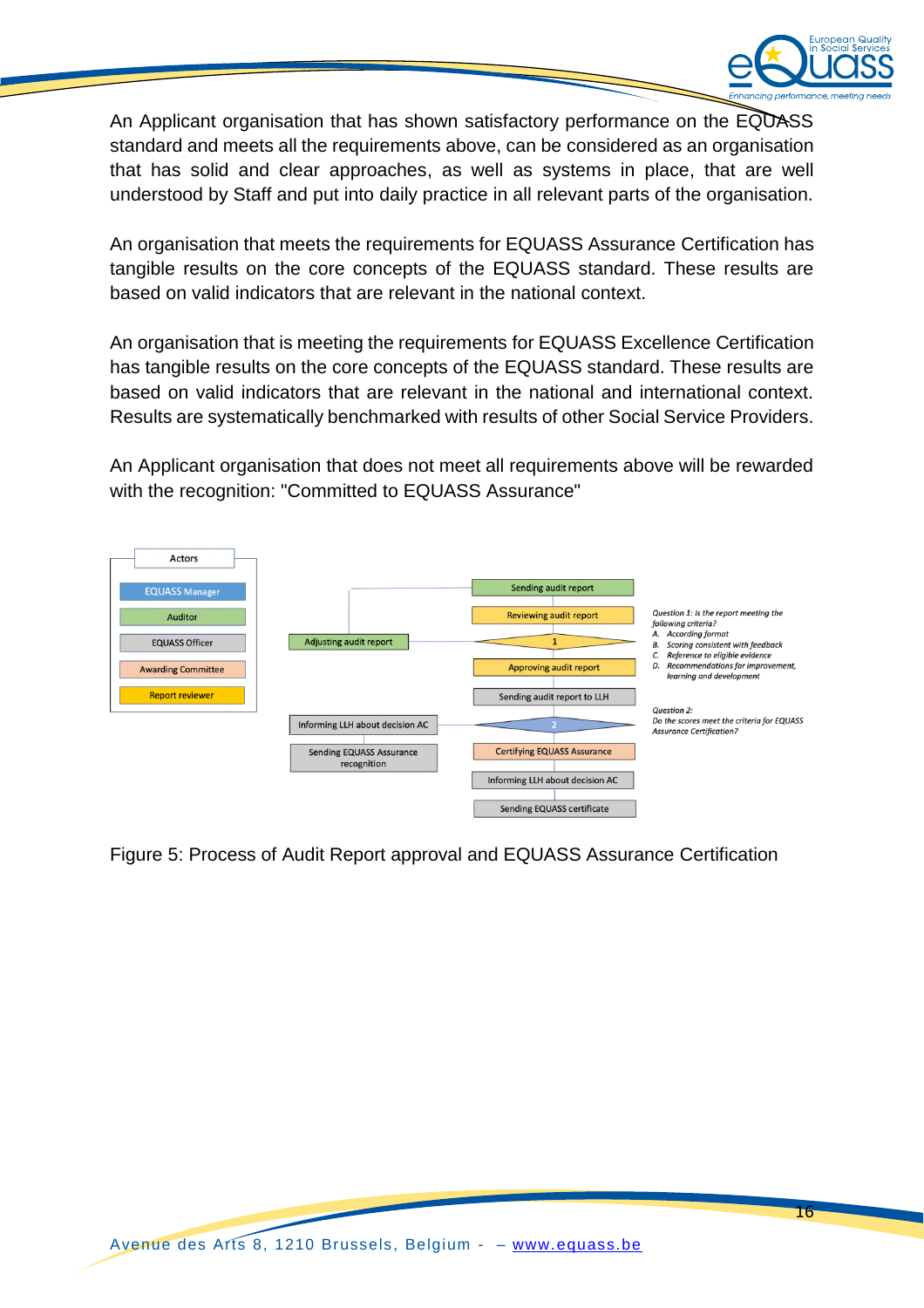

Figure 6: Process of Audit Report approval and EQUASS Excellence Certification

17

Quality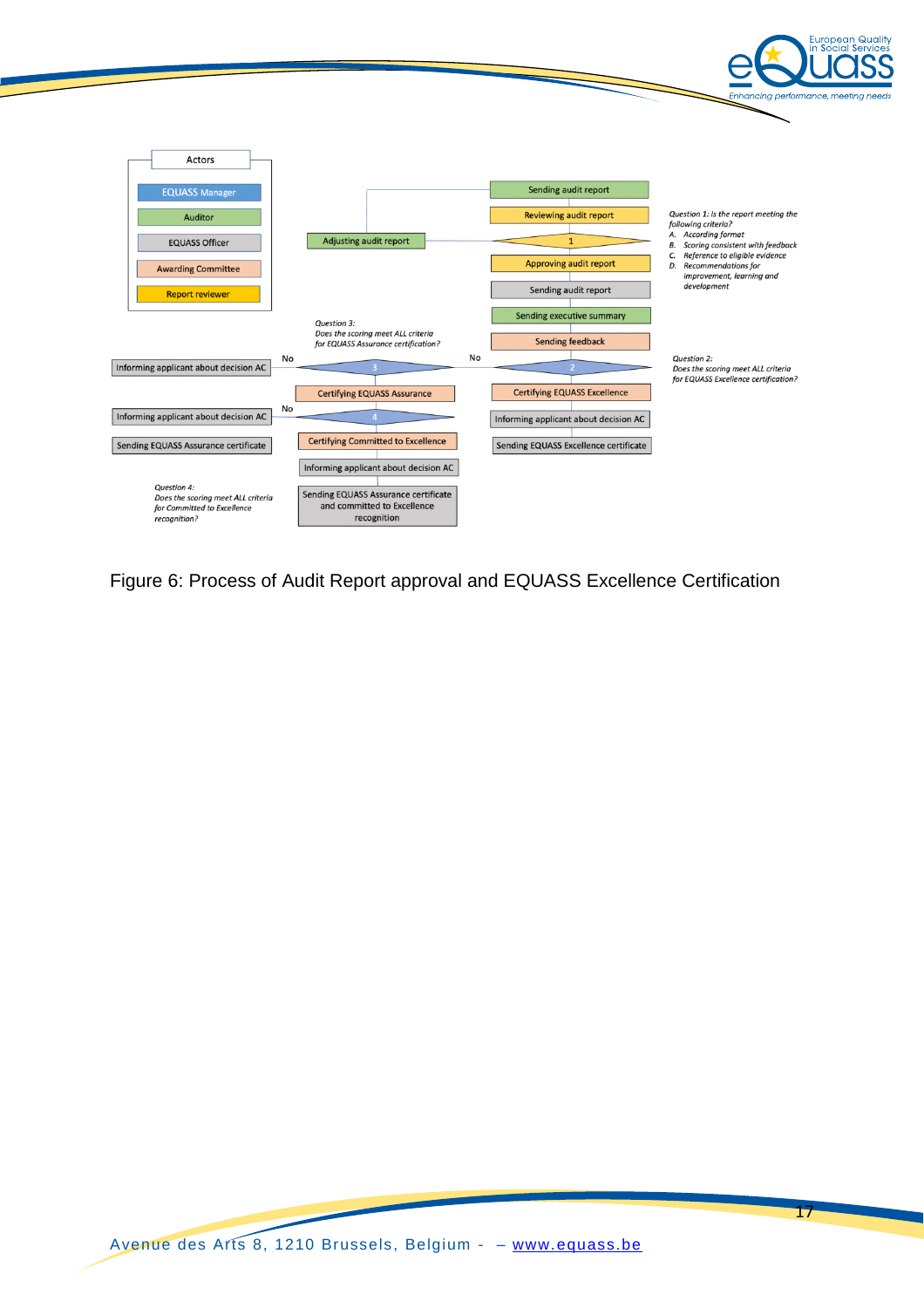

# Progress Reports

The Applicant is expected to implement the recommendations on improvement and development and has the obligation to report on the progress and outcomes of this implementation on an annual basis (12 and 24th months after Certification), through Progress Reports. These intermediary Progress Reports will have to be written according to the format designed by EQUASS. An Auditor (whenever possible, the Auditor that performed the Audit) will review the Progress Report of the certified Social Service Provider and provide feedback (recommendations and/or suggestions for improvement, learning and development). This Progress Report, including the feedback of the Auditor, is reviewed by the EQUASS Reviewer. After its validation, the EQUASS Reviewer sends the Progress Report to the EQUASS Secretariat in Brussels and sends it to the LLH/ENR or Social Service Provider (in case of LLH/ENR does not exist).

Social Service Providers that do not send their Progress Reports in the 12th and the 24th month after their certification date, do not fulfill the requirements for maintaining their formal EQUASS Certification. In these cases, EQUASS may decide to withdraw the EQUASS Certification and the organization can no longer use the EQUASS certification mark/logo.

Supporting documents:

1. Format EQUASS Progress Report (See: Annex no 11)



Figure 7: Process of Progress Report approval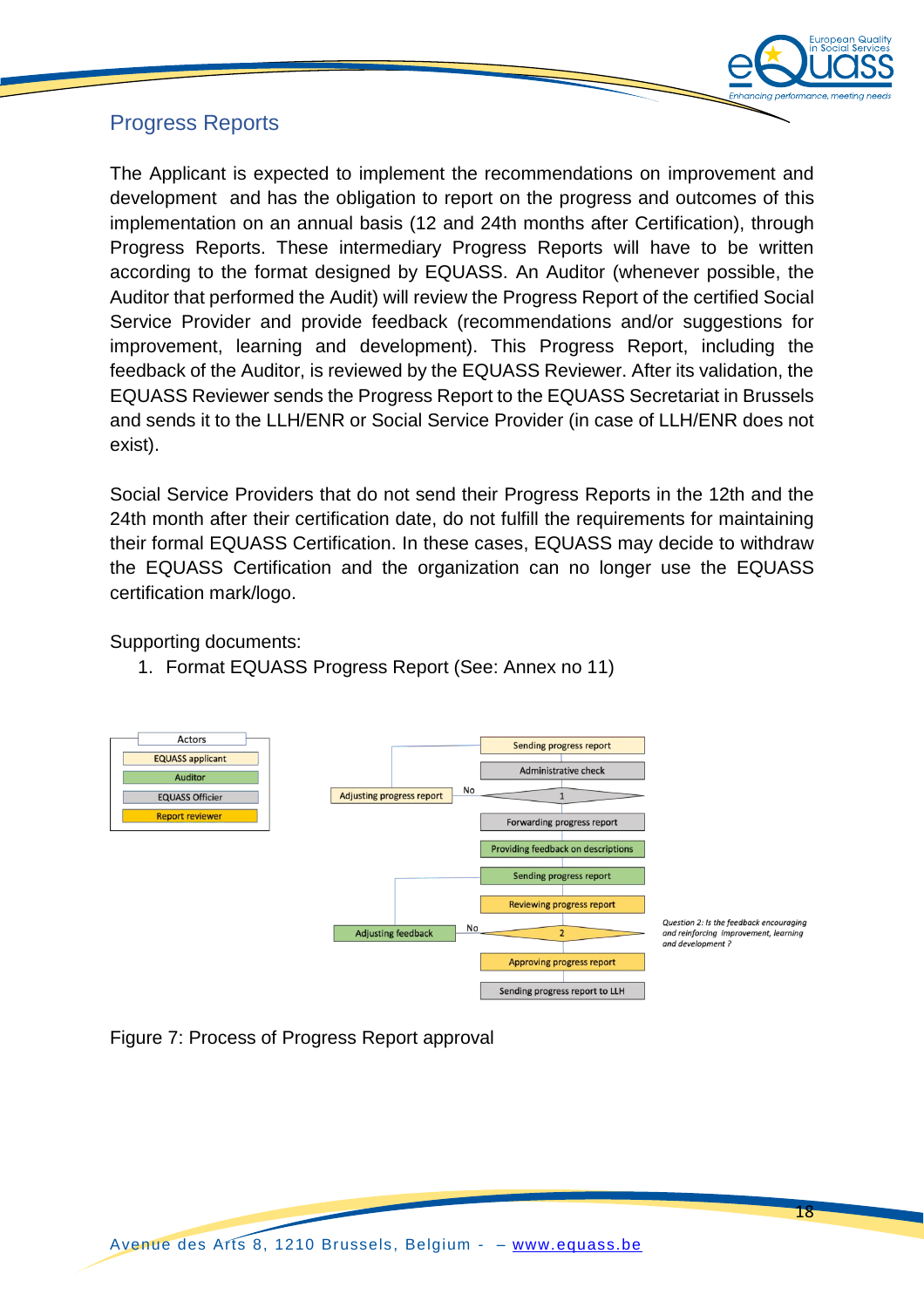# Additional Audit



In case the Social Service Provider does not meet the requirements for EQUASS Certification, the Applicant will receive an email about the possibility of an additional Audit or an appeal. (See: Appeal). This email is sent by the EQUASS Coordinator of the Audit (local LLH / ENR or EQUASS Secretariat in Brussels).

An additional Audit may take place if the Applicant confirms that the recommendations for improvements, that have been identified in the Audit Report, have been implemented within 6 months after the Audit. The additional Audit will be organised and carried out after receiving the Applicant's report on improvements.

The Applicant will provide evidence of its improvements during the additional Audit. The additional Audit will only assess those Criteria which were not met and reported in the initial Audit. The Audit will follow the same procedures as a regular Audit (see above) but with a limited focus on the Criteria, that were reported in the initial Audit Report as not being met, on which improvements have been made. Consequently, the duration of such an additional Audit is shorter. If visiting the Applicants Site is needed to verify evidences of improvements the number of days for the Site Visit will be determined by the EQUASS Coordinator of the Audit (local LLH / ENR or EQUASS Secretariat in Brussels).

The costs for the additional verification of evidence of improvements and/or this additional Site Visit, will be charged to the Applicant.

# Appeal and Complaints

#### Appeal

In case an Applicant for an EQUASS Certification does not agree with the conclusion that not all indicators are met, and with the related decision not to award that organisation with EQUASS Certification, an appeal can be submitted. The appeal must be submitted in written (by letter or e-mail) from the Director of the Applicant or the person that signed the initial EQUASS Application, within 30 days after receipt of the letter or e-mail with feedback on the Audit. The appeal must be written in English and needs to be addressed to the EQUASS Secretariat in Brussels or to the local LLH / ENR who will then pass it on to the EQUASS Secretariat in Brussels.

The EQUASS Secretariat in Brussels has to confirm receipt of the appeal within 10 working days, and will organise a re-Audit by another Auditor with a large experience and EQUASS qualification. The re-Audit will follow the same process and procedure of a regular Audit and its result is final. The costs of this re-Audit need to be borne by the Applicant in case the second Audit is also negative. In case of a positive re-Audit, the costs will be borne by the EQUASS Secretariat in Brussels.